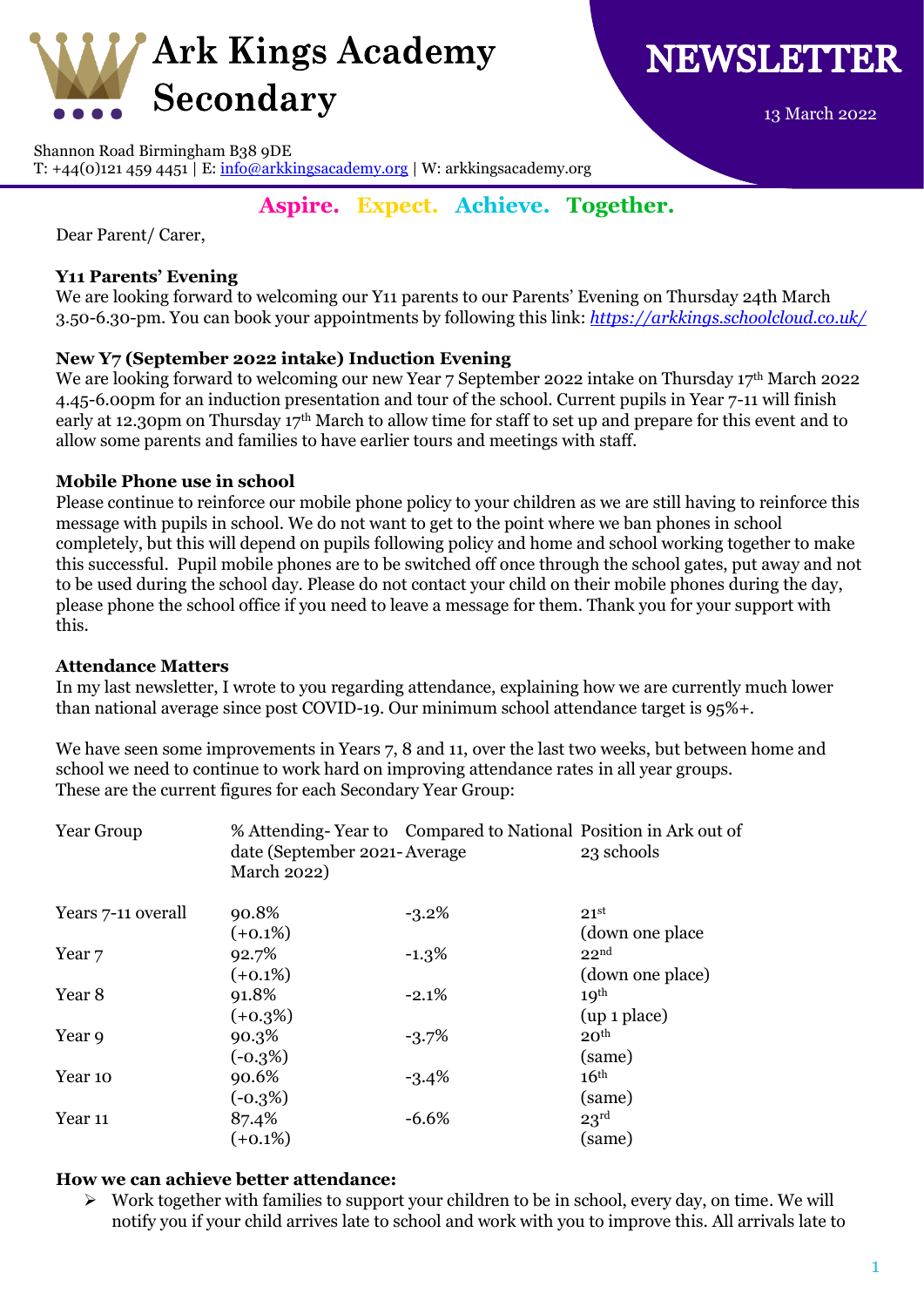school will be followed up. Late arrivals to school, without prior notification or agreed reason, will be marked as an unauthorised late. Unauthorised lates can lead to fines and prosecution. Please ensure that your child arrives to school on time every day for registration at 830am.

- ➢ Use of Education Welfare Officers to conduct home visits to support families with attendance. As part of our safeguarding- we always need to know where our pupils are. If your child is too unwell to attend school, please phone the school office before 8.30am. If we do not hear from you, we will phone, text or conduct home visits. This is part of our safeguarding process.
- ➢ We will provide regular attendance reports for parents, so you are always well informed on your children's attendance levels.
- ➢ Hold early intervention parent attendance meetings if attendance concerns develop.
- ➢ Track patterns of absence and report back to parents.
- ➢ Praise and reward individual pupils for attendance above national average and those with outstanding attendance above 98%.
- $\triangleright$  Implement a new e-praise reward system for all pupils. An app where pupils can collect praise points to spend on items in our e-praise shop- launching this half term. This has now been ordered and delivered and we are in the set-up phase of this, ready to launch soon.
- ➢ Ensure you are familiar with our Attendance Policy on our website [www.arkkingsacademy.org](http://www.arkkingsacademy.org/)

Thank you for your support in ensuring your child/ children attend school every day and on time.

## **Pupil, Parent and Staff Voice- Behaviour and Attitudes**

One area of pupil, parent and staff voice that has come across very strongly in the last two weeks, is concerning Behaviour and Attitudes in and out of school of some of our pupils.

Pupils, parents and staff report that:

- Learning is disrupted by some pupils in or out of class
- Some pupils are unkind to other pupils and do not show tolerance and respect for differences
- Some pupils are verbally and physically aggressive with other pupils
- Some pupils are verbally and physically aggressive towards staff
- Some pupils often blame their actions on 'banter' or 'only joking' to excuse their poor behaviour

## Actions:

- Our Behaviour policy can be found on our website [www.arkkingsacademy.org](http://www.arkkingsacademy.org/) Our policy clearly sets out our expectations of our code of conduct and the rewards available and sanctions
- We are currently reviewing our behaviour policy to ensure that it is more reflective of rewards as well as sanctions and include reviewing and updating the COVID-19 adaptations as we move further out of the pandemic. Once this is finalised, we will share this with all pupils and parents.
- Our current policy is clear on processes of working with parents where there are initial concerns around behaviour. We will always work very closely with parents to ensure the right support is in place for their child to prevent further incidences of undesired behaviour or further/persistent breaches of the behaviour policy/ code of conduct.
- If persistent breaches occur (e.g. persistent truancy, verbal aggression, physical aggression, defiance, refusal to follow instructions [there is not an exhaustive list]), then these can lead to more serious sanctions such as suspensions or permanent exclusions where support or alternative provision has failed. We work hard with all pupils and parents from Nursery to Year 11 to help pupils to make the right choice and to have self-regulated behaviour and excellent conduct, as well as ensuring that pupils and parents are signposted to the right help at the right time. However, when there are persistent breaches of the code of conduct and behaviour policy or serious incidents, after thorough investigations, sanctions may warrant suspensions or permanent exclusions. Our exclusions policy is on our website [www.arkkingsacademy.org](http://www.arkkingsacademy.org/)
- Our behaviour policy on permanent exclusion states: Permanent exclusion will be considered if a student: a) Is in persistent breach of the provisions of this policy and as a result of his/her actions there is a serious detrimental impact on the welfare and education of others attending the academy, or b) Commits a serious breach of the behaviour policy by being involved in what may be termed an exceptional incident. There is not a comprehensive list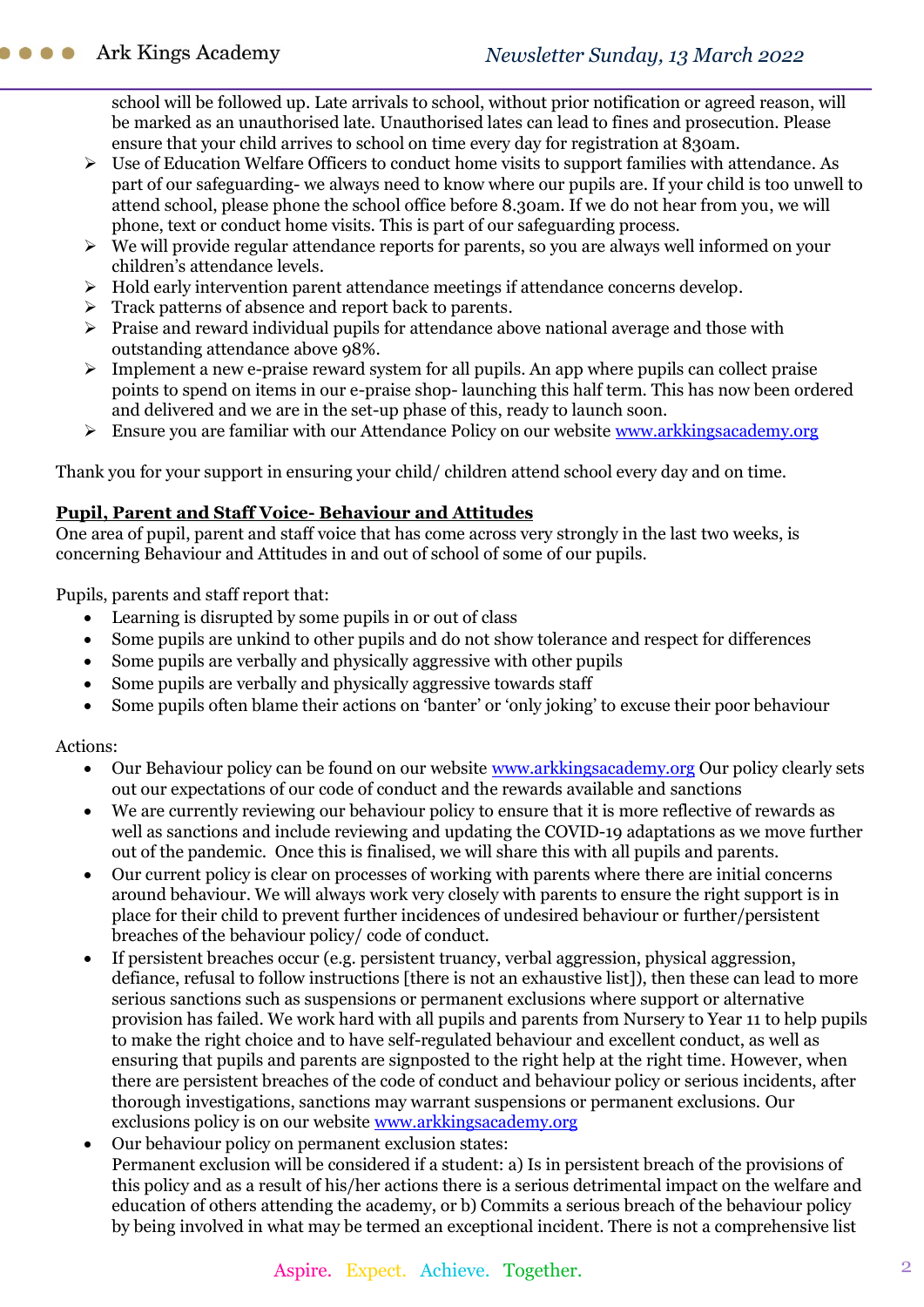of exceptional incidents and students, and parents should be aware that these will cover actions which constitute unlawful acts whether or not they result in criminal prosecution. This sanction will also apply if the actions of a student takes place outside of the academy and are of such a nature that the reputation and good standing of the academy is brought into disrepute.

I want to assure you that our staff team in post are here to support all pupils to achieve their best and conduct themselves well in and around school, as well as outside school. I am aware that we have further work to do here as a whole school community and we are working hard with families to ensure behaviour and attitudes improve and the right support is implemented. However, verbal and/or physical aggression between pupils or towards staff will not be tolerated, whether this is repeated actions or a serious one-off incident.

I am pleased to let you know that we are adding capacity to our staff team to ensure that we can support all pupils to have excellent behaviour and attitudes and that we are working very closely with local partners such as the Violence Reduction Unit and Inunity to deliver a series of targeted lessons, assemblies, interventions, training and workshops for staff, pupils and parents on Behaviour and Attitudes. I will let you know when these are booked in over the coming weeks. We will be adding in some additional training days to ensure that all staff are fully trained in how to support all pupils to have excellent behaviour and attitudes. These days will be added immediately after the Easter holidays- see key dates.

#### **Netball Match**

On the 9th March our Year 9/10 team played against Hall Green's Year 10/11 team this evening and secured a 10-2 victory! Miss Lloyd reported that there was some fantastic play with 2 of our players making their netball debut. Well done to Miss Lloyd and the following players: Xanna , Jenice, Kelisha, Denise, Maizie, Jessika, Omnia, Grace B, Abbie E, Taylor R, Karysha and Michelle T who was awarded player of the match. A fantastic result- well done team!

## **Comic Relief Friday 18th March 2022**



Pupils have been telling me that they are keen to be able to have non-uniform days. I am pleased to let you know that we will be holding our first non-uniform day this Friday 18th March 2022 in support of Comic Relief- donation £1 per pupil. If your child wishes to come to school in non-uniform please ensure that their choice of clothes is appropriate for school- e.g. no high heels or open toe footwear, minimal bare skin on display, no offensive slogans or images on clothing. We really want this to be a big success for our pupils as they have asked for this to happen and to be able to raise money for such a worthy cause. Primary pupils are also raising money for Comic Relief on the same day, so this will be our first all through fundraiser together. If this is successful, then we will hold more of these events. Your child's form tutor will collect the £1 donations at morning registration.

Please see our key dates coming up.

Yours sincerely,

Preserell

Mrs C Brasenell Executive Principal.